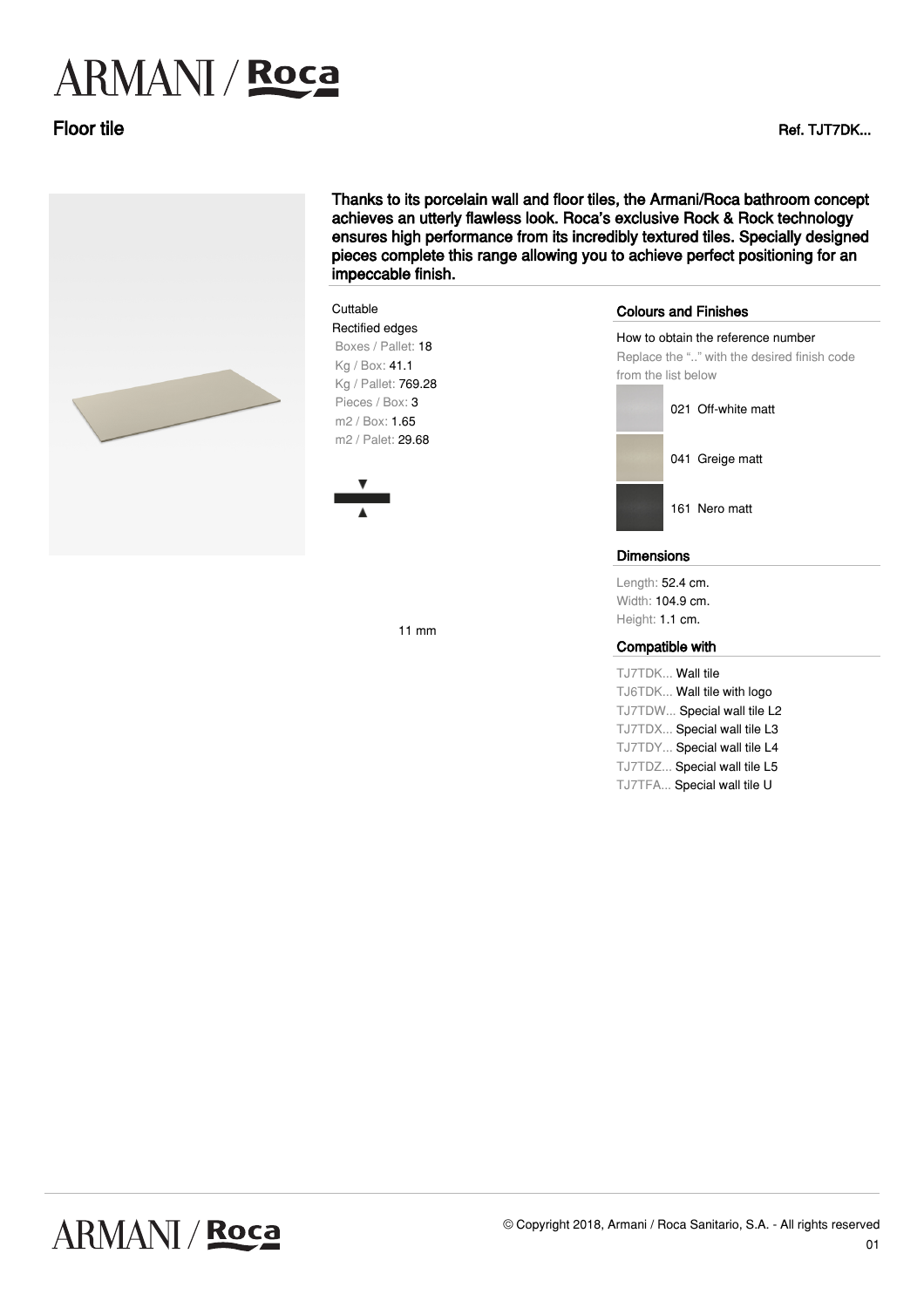

Floor tile **Ref. TJT7DK...** 

## Technical drawings